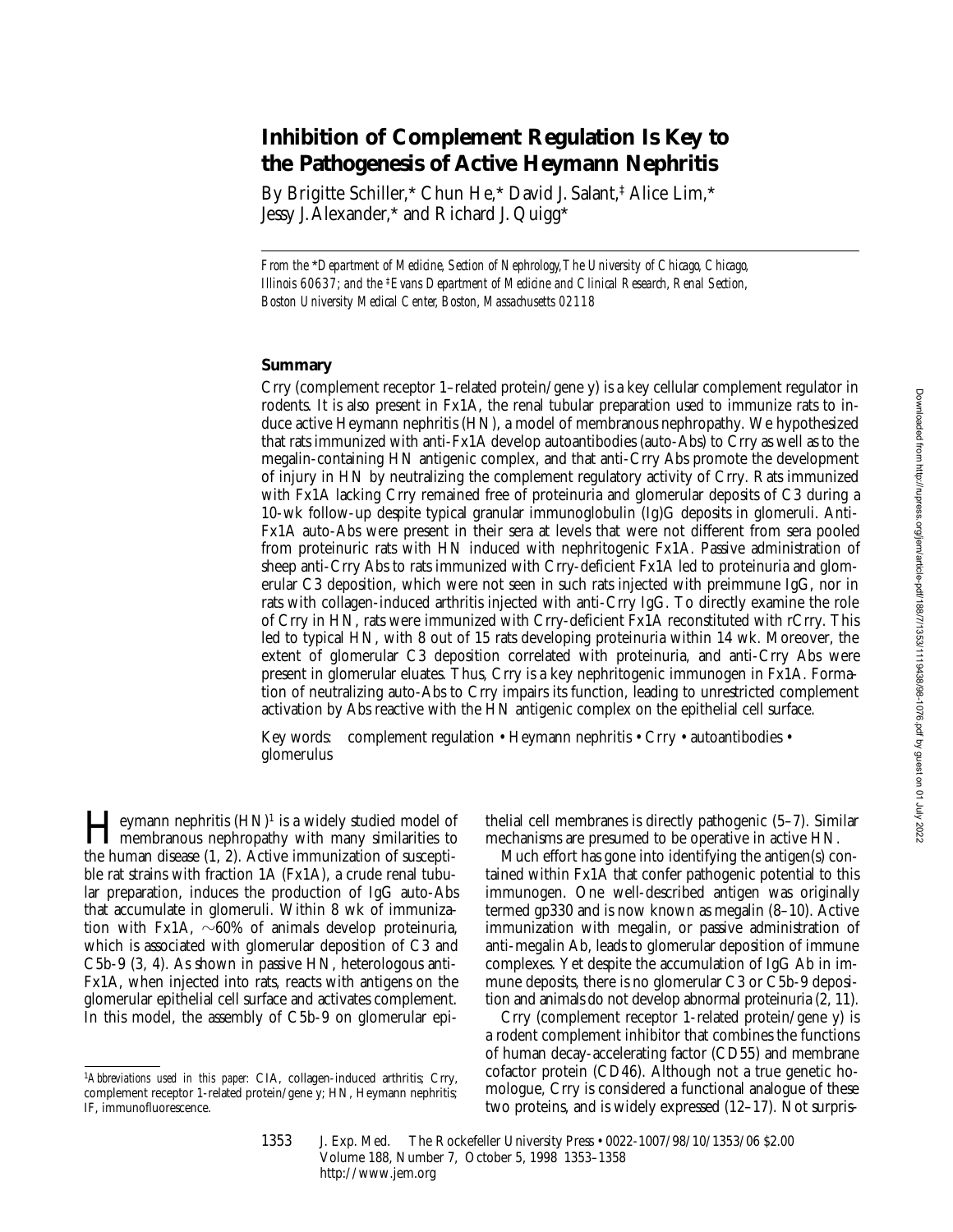ingly, given that Fx1A is a crude extract of renal tubules which contain Crry (18, 19), heterologous anti-Fx1A Abs contain reactivity towards Crry. These Abs inhibit the function of Crry in cultured glomerular epithelial cells leading to unrestricted complement activation (20, 21).

Since Crry is contained in Fx1A, we were interested in determining if autoAbs were generated to Crry and whether these were of pathogenic importance in HN. In this study, animals immunized with Fx1A lacking Crry did not develop abnormal proteinuria or glomerular C3 deposition despite the formation of anti-Fx1A Abs, which formed typical glomerular subepithelial deposits. Nephritogenicity of this preparation could be reconstituted by passive transfer of anti-Crry Abs or by inclusion of rCrry in the immunogen.

#### **Materials and Methods**

*Fx1A and rCrry.* Fx1A was prepared from normal Sprague-Dawley rat kidneys by standard techniques (1). One batch was made from freshly isolated Sprague-Dawley rat kidneys, which led to typical HN upon active immunization of Lewis rats. The second Fx1A preparation was isolated from commercially obtained Sprague-Dawley rat kidneys (Pel-Freez Biologicals, Rogers, AR). This failed to induce classic disease manifestations of HN, the reasons for which are studied here.

The five  $NH<sub>2</sub>$ -terminal short consensus repeats of Crry (22, 23) containing the active sites of Crry were produced as a recombinant soluble protein in *Pichia pastoris*. rCrry was purified by sequential Mono Q and Mono P chromatography (Amersham Pharmacia Biotech, Piscataway, NJ; reference 24).

*Anti-Crry Abs.* Serum was obtained from a single sheep hyperimmunized with rCrry. IgG was isolated by protein G affinity chromatography (Amersham Pharmacia Biotech). Preimmune IgG from the same sheep was used as a control in these studies. Anti-Crry  $F(ab')_2$  was generated by pepsin treatment followed by size exclusion chromatography on a Sephacryl S-100HR column. No intact heavy chains were present by SDS-PAGE under reducing conditions.

*Animal Studies.* HN was induced by immunizing 150-g female Lewis rats with Fx1A. 10 mg of Fx1A was mixed with 4 mg of *Mycobacterium butyricum* in 0.1 ml of PBS and emulsified with an equivalent volume of complete Freund's adjuvant (Difco, Detroit, MI), which was injected in equally divided doses into both hind footpads. Starting 6 wk after immunization, animals were housed biweekly in metabolic cages for urine collection. Sera were obtained at death by cardiac puncture. Renal tissue was obtained by survival renal biopsy and at death.

To have controls with an actively produced autoimmune disease, collagen-induced arthritis (CIA) was induced contemporaneously in Lewis rats. These animals were immunized with 0.2 mg of bovine type II collagen (Sigma Chemical Co., St. Louis, MO) in incomplete Freund's adjuvant twice over 7 d (25). This resulted in a polyarticular arthritis, which peaked in severity by 4 wk after immunization and then resolved.

Passive administration of anti-Crry Abs was performed by injecting animals with 10 mg of anti-Crry IgG or  $F(ab')_2$  intravenously given in divided doses over 2 d. Control animals received 10 mg of preimmune IgG intravenously over 2 d.

*Measures of Disease.* Urinary protein excretion was measured by a sulfosalicyclic acid precipitation method (26). Proteinuria was considered abnormal when excretion was  $\geq 6$  mg/d (1). Direct immunofluorescence (IF) was performed on cryostat sections for rat IgG and C3 (26). Semiquantitative scores for IF staining intensity were assigned to coded sections (27).

To measure glomerular anti-Fx1A and anti-Crry Abs, glomeruli were isolated from one kidney by sieving (6), after which Abs were eluted by sonication in 20 mM of citric acid, pH 3.2, in the presence of protease inhibitors (11). Glomerular protein content was determined by a bicinchoninic acid assay (Pierce Chemical Co., Rockford, IL).

*ELISA.* ELISAs for anti-Fx1A and anti-Crry Abs were performed by coating polystyrene plates with 10  $\mu$ g/ml detergentsolubilized Fx1A or rCrry. Diluted sera or glomerular eluates were added, which were detected with peroxidase-conjugated anti-rat IgG (Sigma Chemical Co.), followed by development with  $o$ -phenylene-diamine. Measurements were made at  $OD_{450}$ , and data are presented as  $OD_{450}$  U/ml. When comparisons were made, samples were run in duplicates on a single ELISA plate. For measurements of Crry, polystyrene plates were coated with 20  $\mu$ g/ml of anti-Crry IgG, after which serial dilutions of rCrry or detergent-solubilized Fx1A were added. Bound Crry was detected with biotinylated anti-Crry, followed by streptavidin– horseradish peroxidase. The ELISA was sensitive to 10 ng/ml Crry.

*Statistics.* Statistical analyses were performed with Minitab software (College Park, MD). Data are expressed as mean  $\pm$  SEM and were analyzed by Student's *t* test when two groups were compared or by analysis of variance for multiple groups.

#### **Results**

Two preparations of Fx1A were compared in our studies. These preparations differed in their capacity to induce classic HN, as defined by the development of abnormal proteinuria in the majority of animals starting 6–8 wk after immunization. The nephritogenic preparation of Fx1A isolated from freshly obtained kidneys contained 3.1% Crry (wt/wt), whereas the Fx1A that was prepared from freezethawed kidneys failed to induce disease manifestations of HN and lacked Crry by a sensitive ELISA. These results suggested that Crry was an important component in nephritogenic Fx1A.

The Fx1A preparation lacking Crry was further studied through the active immunization of 12 female Lewis rats. Animals were followed for 10 wk, during which time no significant proteinuria occurred (0.98  $\pm$  0.12 and 2.14  $\pm$ 0.53 mg/d at 6 and 10 wk, respectively, after immunization). At this time, all animals underwent renal biopsy. By IF microscopy there was strongly positive granular staining for IgG outlining glomerular capillary walls in 10 out of 12 animals (Fig. 1 *A*), whereas the remaining 2 animals had only faintly apparent IgG deposits. In all animals, characteristic deposits of C3 were absent (Fig. 1 *B*).

To test if the absence of C3 deposits and proteinuria in HN rats immunized with Crry-deficient Fx1A was due to preservation of glomerular Crry complement regulatory activity, function-neutralizing anti-Crry Abs were administered passively. HN animals received either anti-Crry IgG or preimmune IgG as a control 10 wk after immunization with Crry-deficient Fx1A. For these studies, the 10 animals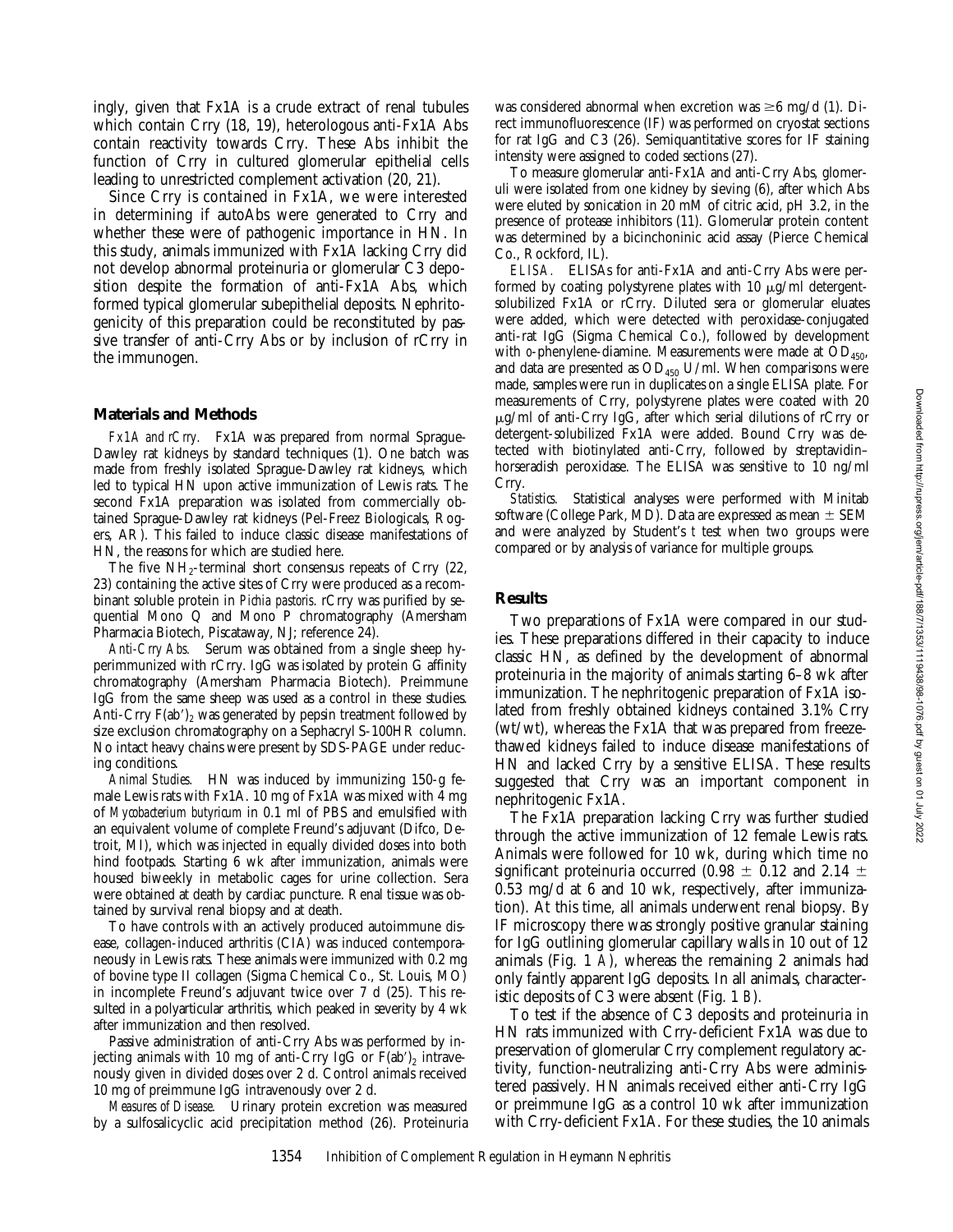

**Figure 1.** Representative IF micrographs in animals immunized with Fx1A lacking Crry. 10 wk after immunization, renal biopsies were performed and tissue was stained for IgG (*A*) and C3 (*B*). Animals were then injected with preimmune IgG (*C*) or anti-Crry IgG (*D*). 6 d later, animals were killed and renal tissue was stained for C3 (*C* and *D*). The IF micrographs shown in *A*, *B*, and *D* are from the same animal, and show typical granular staining for IgG in HN (*A*) and the appearance of a similar staining pattern for C3 only after injection of anti-Crry IgG (*D*).

with strongly positive glomerular IgG staining were used. To exclude an effect of anti-Crry IgG to activate the classical pathway, anti-Crry  $F(ab')_2$  was also used in these studies. As further controls, Lewis rats in which CIA had been induced 10 wk earlier were injected with anti-Crry IgG. HN animals injected with anti-Crry had a progressive rise in urinary protein which peaked 5 d after Ab injection, with five out of seven animals developing abnormal proteinuria (Fig. 2). In contrast, there was no significant proteinuria in either HN rats injected with preimmune IgG or CIA rats injected with anti-Crry IgG. In the three animals with heavy proteinuria ( $>60$  mg/d), there was strong staining for C3 by IF microscopy in glomeruli (Fig. 1 *D*), whereas the remaining animals with  $<\!60$  mg/d proteinuria continued to have absent C3 staining (Fig. 1 *C*).

To determine whether absence of Crry affected Ab production to Fx1A, anti-Fx1A Abs were measured in sera of rats immunized with Fx1A lacking Crry. These were present before anti-Crry injection (4.12  $\pm$  0.55 OD<sub>450</sub> U/ml) and were not different from anti-Fx1A levels in pooled sera from animals with active HN induced with nephritogenic Fx1A (4.72  $OD_{450}$  U/ml). Anti-Crry Abs were also detectable (2.22  $OD_{450}$  U/ml) in these latter sera, whereas in animals immunized with anti-Fx1A lacking Crry, anti-Crry levels were not significantly different from background  $(0.18 \pm 0.12 \text{ OD}_{450} \text{ U/ml})$ . Thus, immunization of animals with an anti-Fx1A preparation lacking Crry leads to the production of anti-Fx1A Abs that deposit in glomeruli.



Figure 2. Effect of anti-Crry on urinary protein excretion in active HN. Animals were immunized with Fx1A lacking Crry (*Active Heymann Nephritis*) or with bovine type II collagen (*CIA*). 10 wk later, 5 mg of anti-Crry IgG or  $F(ab')_2$ , or preimmune IgG, were injected intravenously twice over a period of 24 h. 5 d after intravenous injection, urine was collected and urinary protein was measured by the sulfosalicyclic acid precipitation method (1). Proteinuria was considered abnormal when  $\geq 6$  mg/d (*horizontal dashed line*). Data for individual animals are shown.  $P = 0.022$ by one-way analysis of variance.

Yet complement activation and proteinuria do not occur. Neutralization of Crry function via the passive administration of anti-Crry Abs can lead to complement activation and proteinuria in the presence of these glomerular-bound IgG Abs.

These results suggested that generation of an immune response to Crry is necessary for the development of proteinuria in HN. The next set of studies directly tested whether reconstituting Fx1A lacking Crry with rCrry could restore nephritogenicity. Therefore, female Lewis rats were immunized with Fx1A lacking Crry  $(n = 20)$  or with this same Fx1A preparation to which 0.5 mg of rCrry was added  $(n = 15)$ . Animals were observed for 14 wk to ensure that the potential development of proteinuria was not missed. As in the previous studies, animals immunized with Fx1A lacking Crry did not develop proteinuria (Fig. 3). In contrast, in animals immunized with Fx1A reconstituted with rCrry there was progressive development of proteinuria, such that by 14 wk after immunization, 8 out of 15 animals had significant proteinuria. This proportion of proteinuric rats is very similar to that typically seen in active HN (1). At death, anti-Fx1A Ab levels were comparable in both groups (2.17  $\pm$  0.23 and 2.17  $\pm$  0.28 OD<sub>450</sub> U/ml).

In both groups of animals there was granular glomerular IgG staining by IF microscopy, yet in the animals immunized with Fx1A lacking Crry there was no glomerular C3 deposition. In contrast, animals immunized with Fx1A plus rCrry had glomerular C3 deposition. Furthermore, the semiquantitative score for C3 immunostaining correlated with proteinuria  $(r = 0.80, P < 0.001)$ , suggesting that complement activation within glomeruli was pathogenic. Anti-Crry Abs were present in glomerular eluates of rats immunized with Fx1A plus rCrry  $(0.71 \pm 0.19 \text{ OD}_{450} \text{ U}/\mu\text{g})$ glomerular protein). As expected, anti-Crry Abs were not present in glomeruli of rats immunized with the Fx1A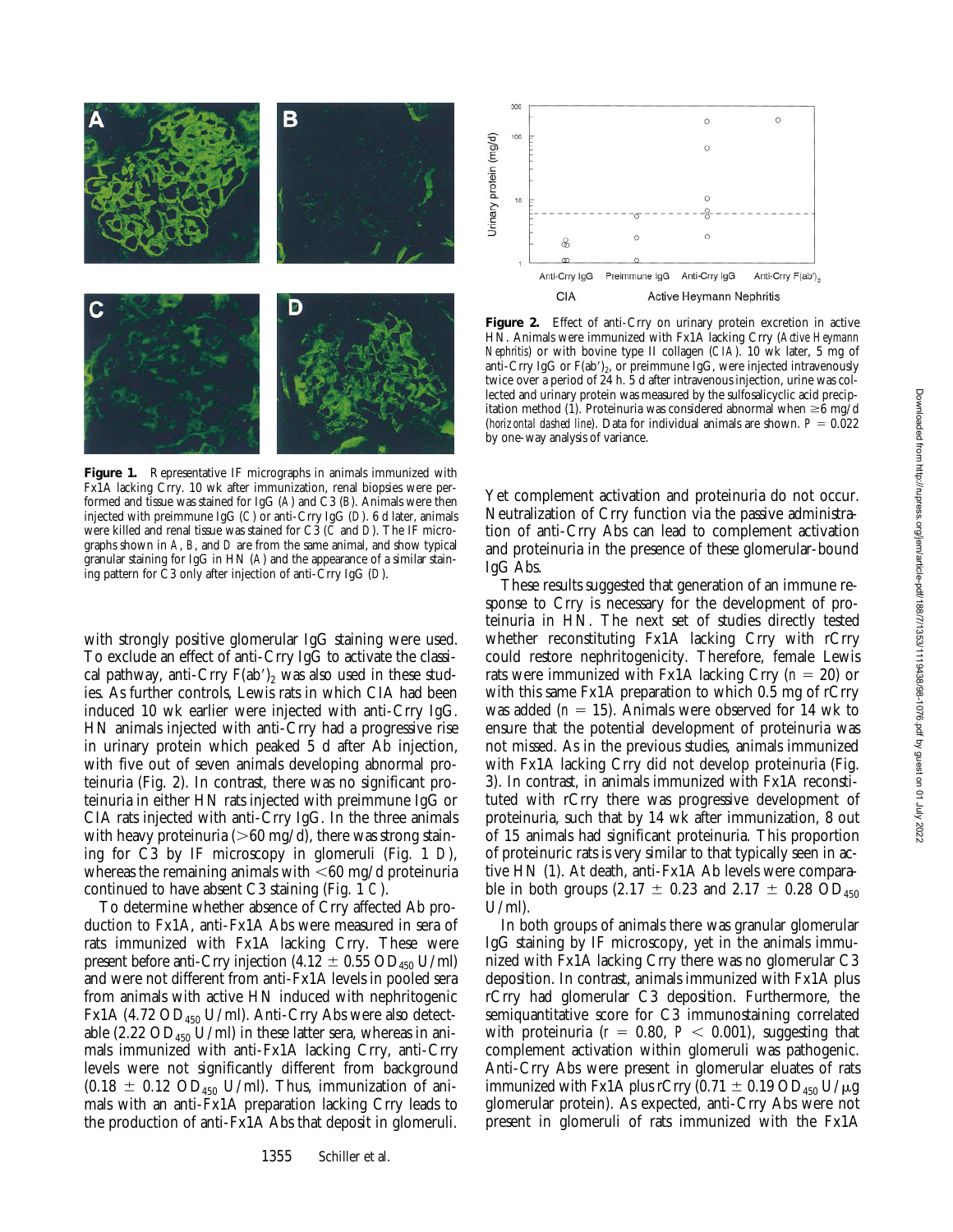

Figure 3. Urinary protein excretion over time in animals immunized with Fx1A lacking Crry (Fx1A - rCrry,  $\bullet$ ) or immunized with this identical preparation reconstituted with rCrry (Fx1A + rCrry,  $\circ$ ). Data for individual animals are shown. Proteinuria was considered abnormal when  $\geq 6$  mg/d (*horizontal dashed line*). At 14 wk after immunization, urinary protein excretion was 42.4  $\pm$  13.5 and 1.4  $\pm$  0.3 mg/d in animals immunized with Fx1A with and without rCrry, respectively (mean  $\pm$  SEM;  $P < 0.001$  by Student's *t* testing).

preparation lacking Crry (0.06  $\pm$  0.05 OD<sub>450</sub> U/ $\mu$ g glomerular protein, which is not significantly different from background). Thus, in HN, active immunization with Fx1A containing Crry leads to formation of anti-Crry Abs that deposit in glomeruli.

# **Discussion**

In this study we show that rats immunized with Fx1A lacking Crry do not develop proteinuria or C3 deposition in glomeruli, despite the generation of anti-Fx1A Abs that deposit in glomeruli. If Abs to Crry are reconstituted either via the passive administration of anti-Crry Abs or by the inclusion of rCrry in the immunogen, animals develop proteinuria to the extent and level seen in active HN induced with Crry-containing Fx1A. These findings show that Crry is a critical immunogen within Fx1A and is essential for its nephritogenic effect. Formation of Abs to Crry impairs the function of this intrinsic complement regulator. Since Crry is the key regulator of complement at the C3/C5 convertase stage, inhibition of its function leads to unrestricted complement activation. As shown in the passive HN model of membranous nephropathy, complement activation on the glomerular epithelial cell results in injury of this cell and impairment of the glomerular permselectivity barrier to the passage of protein.

In our past studies, we found that heterologous anti-Fx1A Abs reacted with glomerular epithelial cell antigens and could activate complement on the surface of these cells, leading to cellular injury (6). Subsequently, we observed that nephritogenic anti-Fx1A impaired intrinsic complement regulation in glomerular epithelial cells. Such an effect occurred at the level of complement C3/C5 convertases formed from either the classical or alternative pathways (20). At that time, the antigen responsible for these effects of anti-Fx1A was unknown. With the isolation of rat Crry as the antigen reactive with mAb 5I2 (28), it was possible to prove that anti-Fx1A reacted with rat Crry, consistent with its inhibiting intrinsic regulation of C3/C5 convertases (21). That heterologous anti-Fx1A Abs contains reactivity towards Crry is not surprising, given the widespread distribution of Crry, including in renal tubules (18, 19). Interestingly, we have also shown that heterologous anti-Fx1A has reactivity towards CD59, a regulator of C5b-9 formation, which can similarly be attributed to the presence of CD59 in renal tubular cells (18). The role for reactivity of heterologous anti-Fx1A with Crry or CD59 in passive HN is a subject of ongoing study.

Despite the identification of megalin as an unquestionably important immunogen within Fx1A, it is very clear that megalin is not the only nephritogenic component contained within Fx1A. Thus, either passive administration of antimegalin Ab or active immunization with megalin is insufficient to recapitulate the full disease of HN. This has stimulated a continuing search for additional antigenic component(s). A number of candidate antigens have been identified, including  $\beta$ 1 integrins, dipeptidyl peptidase IV, aminopeptidase A, and an uncharacterized lipid antigen (29–31).

Although HN has many similarities to human membranous nephropathy, identifying target human antigens in this disease has proved elusive. For instance, as yet there is no identified analogue to megalin or the HN antigenic complex expressed in human glomeruli (8–10, 32). Human glomerular epithelial cells contain decay-accelerating factor and membrane cofactor protein (33, 34), which together contain the function of Crry. There are subepithelial IgG deposits in human membranous nephropathy, exactly as in HN. The evidence for the complement mediation of this disease in humans is strong. There is glomerular deposition of C3 and C5b-9, and the appearance of C5b-9 in the urine has prognostic importance (35–37). An intriguing possibility raised by these studies is that autoAbs to decayaccelerating factor and/or to membrane cofactor protein may form and accumulate in human membranous nephropathy. If so, it may be possible, with the use of recombinant complement regulators (38–42) to overcome the effects of these autoAbs and thereby prevent glomerular epithelial cell injury and proteinuria.

We thank Dr. Andrew Minto for preparing Fx1A.

This work was supported by National Institutes of Health grants DK30932 (to D.J. Salant) and DK41873 (to R.J. Quigg), and by a grant-in-aid from the National Kidney Foundation, Illinois Chapter (to R.J. Quigg). J.J. Alexander was supported by training grant DK07510 from the National Institutes of Health.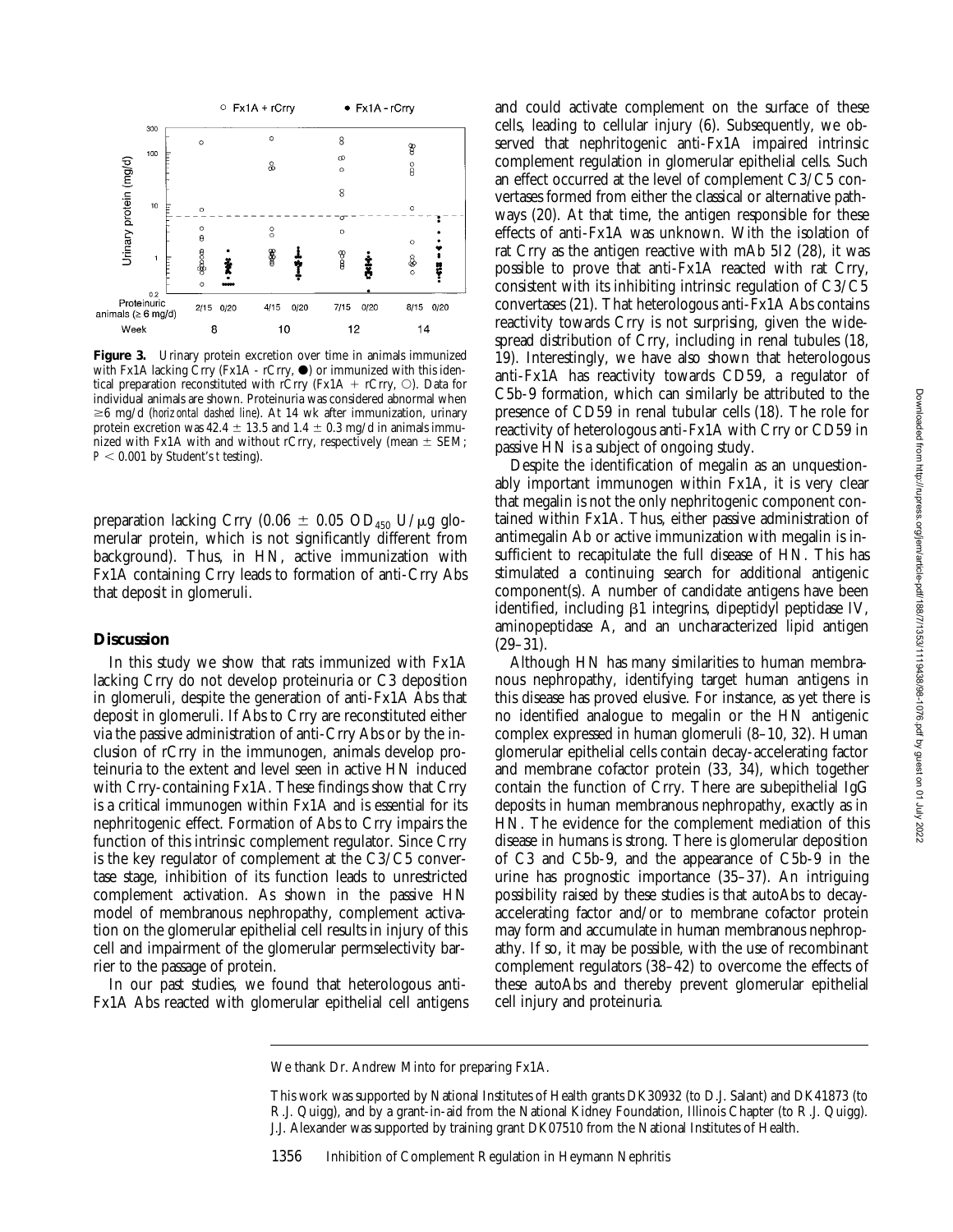#### Address correspondence to Richard Quigg, The University of Chicago, 5841 South Maryland Ave., MC5100, Chicago, IL 60637. Phone: 773-702-0757; Fax: 773-702-4816; E-mail: rquigg@medicine. bsd.uchicago.edu

*Received for publication 22 June 1998.*

### **References**

- 1. Salant, D.J., and A.V. Cybulsky. 1988. Experimental glomerulonephritis. *Methods Enzymol.* 162:421–461.
- 2. Kerjaschki, D., and T.J. Neale. 1996. Molecular mechanisms of glomerular injury in rat experimental membranous nephropathy (Heymann nephritis). *J. Am. Soc. Nephrol.* 7:2518–2526.
- 3. Salant, D.J., S. Belok, M.P. Madaio, and W.G. Couser. 1980. A new role for complement in experimental membranous nephropathy in rats. *J. Clin. Invest.* 66:1339–1350.
- 4. Makker, S.P. 1993. Analysis of glomeruli-eluted Gp330 autoantibodies and of Gp330 antigen of Heymann nephritis. *J. Immunol.* 151:6500–6508.
- 5. Cybulsky, A.V., H.G. Rennke, I.D. Feintzeig, and D.J. Salant. 1986. Complement-induced glomerular epithelial cell injury: role of the membrane attack complex in rat membranous nephropathy. *J. Clin. Invest.* 77:1096–1107.
- 6. Quigg, R.J., A.V. Cybulsky, J.B. Jacobs, and D.J. Salant. 1988. Anti-Fx1A produces complement-dependent cytotoxicity of glomerular epithelial cells. *Kidney Int.* 34:43–52.
- 7. Baker, P.J., R.F. Ochi, M. Schulze, R.J. Johnson, C. Campbell, and W.G. Couser. 1989. Depletion of C6 prevents development of proteinuria in experimental membranous nephropathy in rats. *Am. J. Pathol.* 135:185–194.
- 8. Kerjaschki, D., and M.G. Farquhar. 1982. The pathogenic antigen of Heymann nephritis is a membrane glycoprotein of the renal proximal tubule brush border. *Proc. Natl. Acad. Sci. USA.* 79:5557–5581.
- 9. Pietromonaco, S., D. Kerjaschki, S. Binder, R. Ullrich, and M.G. Farquhar. 1990. Molecular cloning of a cDNA encoding a major pathogenic domain of the Heymann nephritis antigen gp330. *Proc. Natl. Acad. Sci. USA.* 87:1811–1815.
- 10. Farquhar, M.G., A. Saito, D. Kerjaschki, and R.A. Orlando. 1995. The Heymann nephritis antigenic complex: megalin (gp330) and RAP. *J. Am. Soc. Nephrol.* 6:35–47.
- 11. Raychowdhury, R., G. Zheng, D. Brown, and R.T. Mc-Cluskey. 1996. Induction of Heymann nephritis with a gp330/megalin fusion protein. *Am. J. Pathol.* 148:1613– 1623.
- 12. Wong, W., and D.T. Fearon. 1985. p65: a C3b-binding protein on murine cells that shares antigenic determinants with the human C3b receptor (CR1) and is distinct from murine C3b receptor. *J. Immunol.* 134:4048–4056.
- 13. Paul, M.S., M. Aegerter, S.E. O'Brien, C.B. Kurtz, and J.H. Weis. 1989. The murine complement receptor gene family. I. Analysis of mCRY gene products and their homology to human CR1. *J. Immunol.* 142:582–589.
- 14. Foley, S., B. Li, M. Dehoff, H. Molina, and V.M. Holers. 1993. Mouse Crry/p65 is a regulator of the alternative pathway of complement activation. *Eur. J. Immunol.* 23:1381– 1384.
- 15. Li, B., C. Sallee, M. Dehoff, S. Foley, H. Molina, and V.M. Holers. 1993. Mouse Crry/p65: Characterization of monoclonal antibodies and the tissue distribution of a functional homologue of human MCP and DAF. *J. Immunol.* 151:4295– 4305.
- 16. Kim, Y.-U., T. Kinoshita, H. Molina, D. Hourcade, T. Seya,

L.M. Wagner, and V.M. Holers. 1995. Mouse complement regulatory protein Crry/p65 uses the specific mechanisms of both human decay-accelerating factor and membrane cofactor protein. *J. Exp. Med.* 181:151–159.

- 17. Quigg, R.J., B.P. Morgan, V.M. Holers, S. Adler, A.E. Sneed, and C.F. Lo. 1995. Complement regulation in the rat glomerulus: Crry and CD59 regulate complement in glomerular mesangial and endothelial cells. *Kidney Int.* 48:412–421.
- 18. Funabashi, K., N. Okada, S. Matsuo, T. Yamamoto, B.P. Morgan, and H. Okada. 1994. Tissue distribution of complement regulatory membrane proteins in rats. *Immunology.* 81: 444–451.
- 19. Nomura, A., K. Nishikawa, Y. Yuzawa, H. Okada, N. Okada, B.P. Morgan, S.J. Piddlesden, M. Nadai, T. Hasegawa, and S. Matsuo. 1995. Tubulointerstitial injury induced in rats by a monoclonal antibody which inhibits function of a membrane inhibitor of complement. *J. Clin. Invest.* 96:2348– 2356.
- 20. Quigg, R.J., A.V. Cybulsky, and D.J. Salant. 1991. Effect of nephritogenic antibody on complement regulation in cultured rat glomerular epithelial cells. *J. Immunol.* 147:838–845.
- 21. Quigg, R.J., V.M. Holers, B.P. Morgan, and A.E. Sneed. 1995. Crry and CD59 regulate complement in rat glomerular epithelial cells and are inhibited by the nephritogenic antibody of passive Heymann nephritis. *J. Immunol.* 154:3437– 3443.
- 22. Sakurada, C., H. Seno, N. Dohi, H. Takizawa, M. Nonaka, N. Okada, and H. Okada. 1994. Molecular cloning of the rat complement regulatory protein, 5I2 antigen. *Biochem. Biophys. Res. Commun.* 198:819–826.
- 23. Quigg, R.J., C.F. Lo, J.J. Alexander, A.E. Sneed, and G. Moxley. 1995. Molecular characterization of rat Crry: widespread distribution of two alternative forms of Crry mRNA. *Immunogenetics.* 42:362–367.
- 24. He, C., J.J. Alexander, A. Lim, and R.J. Quigg. 1997. Production of the rat complement regulator, Crry, as an active soluble protein in *Pichia pastoris*. *Arch. Biochem. Biophys.* 341: 347–352.
- 25. Ridge, S.C., A.L. Oronsky, and S.S. Kerwar. 1988. Type II collagen-induced arthritis in rats. *Methods Enzymol.* 162: 355–360.
- 26. Quigg, R.J., D.R. Abrahamson, A.V. Cybulsky, J. Badalamenti, A.W.M. Minto, and D.J. Salant. 1989. Studies with antibodies to cultured rat glomerular epithelial cells: subepithelial immune deposit formation after in vivo injection. *Am. J. Pathol.* 134:1125–1133.
- 27. Quigg, R.J., A. Lim, M. Haas, J.J. Alexander, C. He, and M.C. Carroll. 1998. Immune complex glomerulonephritis in C4- and C3-deficient mice. *Kidney Int.* 53:320–330.
- 28. Takizawa, H., N. Okada, and H. Okada. 1994. Complement inhibitor of rat cell membrane resembling mouse Crry/p65. *J. Immunol.* 152:3032–3038.
- 29. Adler, S., and X. Chen. 1992. Anti-Fx1A antibody recognizes a  $\beta_1$ -integrin on glomerular epithelial cells and inhibits adhesion and growth. *Am. J. Physiol.* 262:F770–F776.